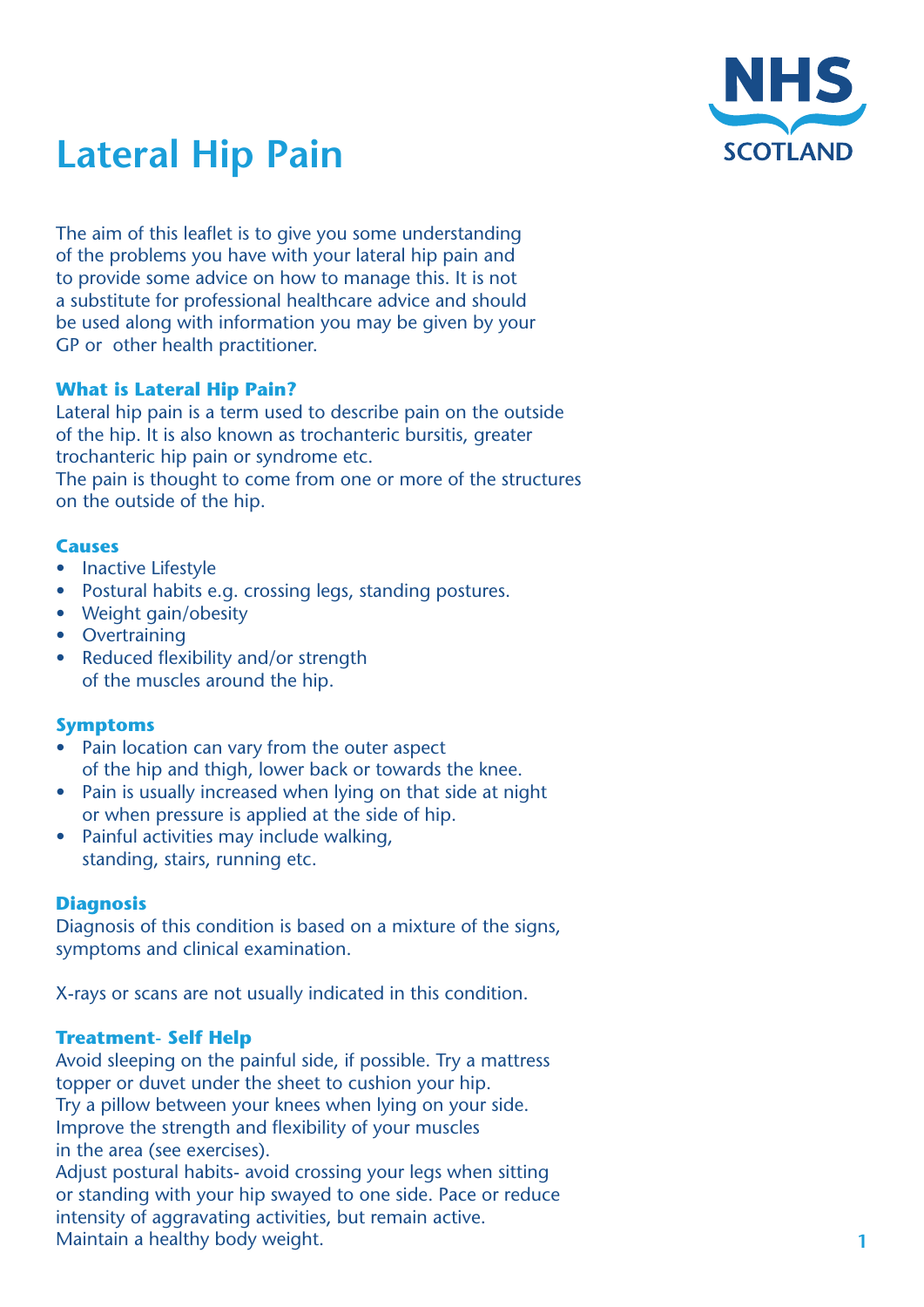

# **Further Advice**

Regular activity is important to help improve strength, flexibility and overall fitness, all of which can reduce your pain. Avoid being completely inactive; instead modify, pace or change the intensity or your chosen activity.

# **Medication**

Many people use medication to help them remain active and to cope with their pain and symptoms. It is recommended that you take your medication regularly. It is best to get advice from a GP or pharmacist.

#### **Ice**

Application of ice or frozen peas can be helpful in reducing your symptoms. Never apply ice directly to the skin, always wrap it in a damp towel and apply to painful area for 10 minutes, checking skin regularly. Ice can be applied a couple of times a day.

#### **Exercises**

All exercises should be relatively comfortable to do. If you have pain on a specific exercise that does not settle quickly, you should stop that exercise. Try 2-3 times per day.

#### **Exercise 1**

Lying on your back, with your knees bent. Keeping your knees together, lift your pelvis and hips as far as you can. Squeeze your buttocks and keep your hips level, hold for 5 seconds then slowly lower, 1-2 times per day.

# **Exercise 2**

Clench your buttock cheeks together when sitting or standing. Alternate from buttock to buttock to both at the same time. Try 30 repetitions, 3-4 times per day.

# **Exercise 3**

Stand with your feet hip distance apart. Hold on to something for balance, rather than support. Slowly bend your knees and imagine you are going to sit down in a chair behind you. Only go as far as you can control and then stand up, squeezing your bottom as you stand. Try 10 repetitions, 2-3 times per day.